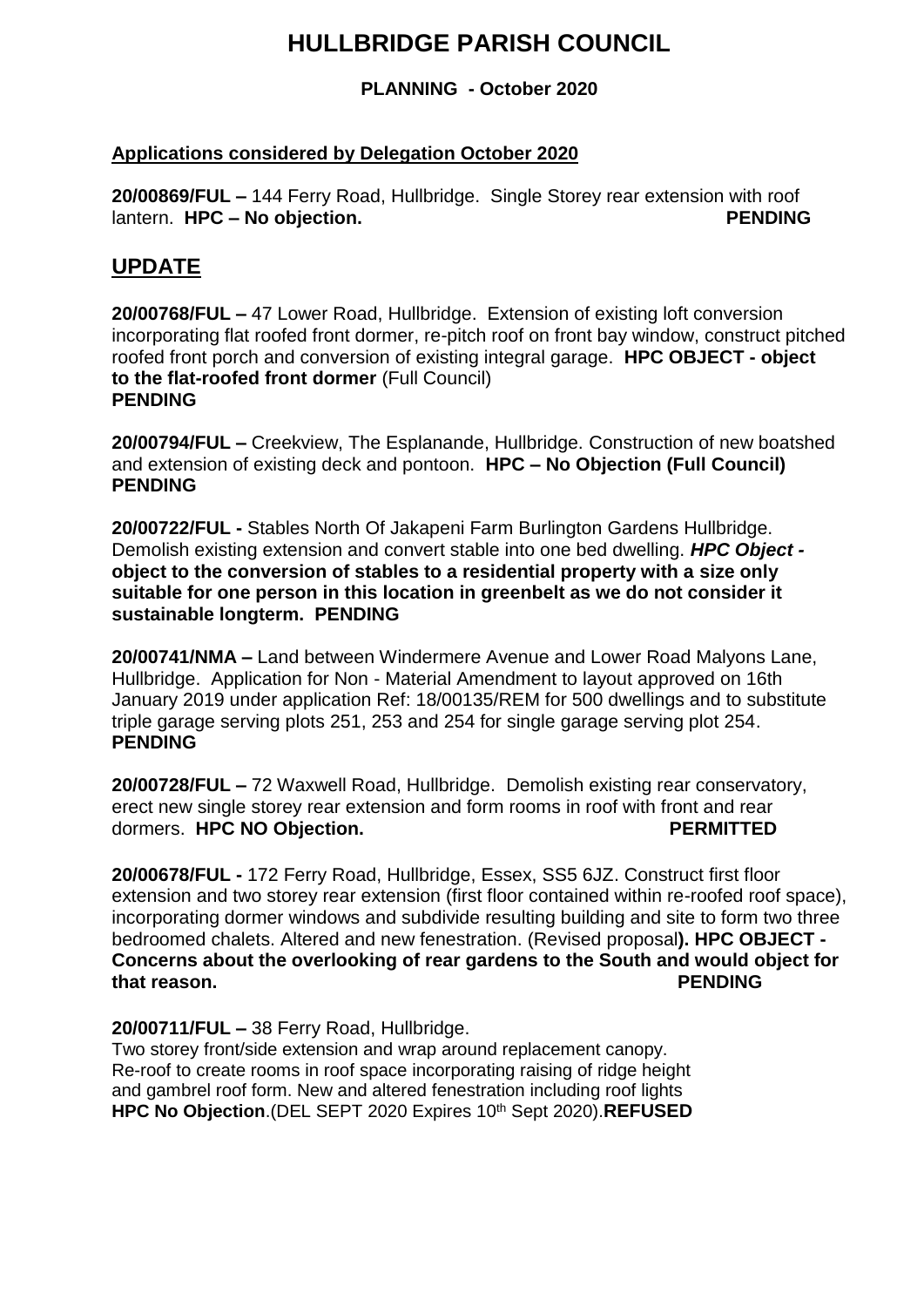**20/00332/FUL –** Land opposite 92 to 102 Windermere Avenue, Hullbridge. Proposed erection of 17 No. dwellings (11 No. Houses and 1 No. buildings containing 6 No. Flats) with associated access, parking and private amenity space. **PENDING (HPC – Object DEL August 2020***). Hullbridge Parish Council objects to the reconsultation for 20/00332/FUL and have the following considerations:*

- *1. 2.5 dwellings are not appropriate in this location, especially as it is the highest level in the area. Barratt David Wilson proposed 2.5 storey dwellings were moved further away from existing properties in response to local opinion.*
- *2. Overdevelopment of site and concerns with parking*
- *3. Concern with the loss of any established oak trees*

**20/00540/FUL - 129 Ferry Road Hullbridge.** Demolish part of existing building and construct two-storey rear extension, roof extension with dormers. Convert to 4 x 1-bed flats with shop unit to part of the ground floor. Create parking area to rear. *HPC: Members after careful consideration have several observations regarding the current proposal for four flats and a shop at 129 Ferry Road, Members are extremely positive that this site which has been empty and an eyesore for many years is being developed. There are some undesirable elements including not being keen on 2.5 storey dwelling and limited Parking allocation being one per flat and one for the shop, so no parking for visitors.* **REFUSED.**

**20/00552/FUL – Land between Windermere Avenue & Lower Road Malyons Lane Hullbridge.** Application to vary the existing Section106 agreement dated 18th January 2017 to planning consent 14/00813/OUT by way of modification to the wording of paragraph 4.3.3. to allow for an extended the timescale in which to deliver the roundabout to 200 rather than 50 dwellings. (No objection HPC-DEL July 2020) **PENDING**

**20/00520/FUL – 50 Thorpedene Avenue, Hullbridge –** Single storey front extension (expires 14th July**). HPC No objection** (DEL July 2020) **PENDING**

**20/00438/FUL – 284 Ferry Road, Hullbridge, SS5 6ND -** Extension and refurbishment of the existing building, remodeling and extension to the car park, revised terrace and new pedestrian access and associated infrastructure following the demolition of the existing extensions. *HPC object as the extension is completely out of character with the main building in such a prominent position on the riverfront. In particular, the series of steeply pitched roofs at right angles to and of a different style to the roof of the main building and also the cladding. To be reported to the Development Committee on 27th August 2020 7.30pm.* **PERMITTED.**

**20/00332/FUL – Land Opposite 92 To 96 Windermere Avenue Hullbridge Essex**.

Proposed Erection of 17 No. Dwellings (11 No. Houses and 1 No. Buildings Containing 6 No. Flats) with Associated Access, Parking and Private Amenity Space. *HPC Object*: 1. Access is on to unmade road.

2. There appears to be insufficient amenity space for the apartments.

3. Overlooking due to properties facing the rear of others; this is also affected by the currently approved plans for properties to the South on the BDW development.

- 4. Possible overlooking of rear gardens to the East on the BDW Development.
- 5. Concerns about surface water drainage.

*(delegation May/June 2020)* **PENDING**